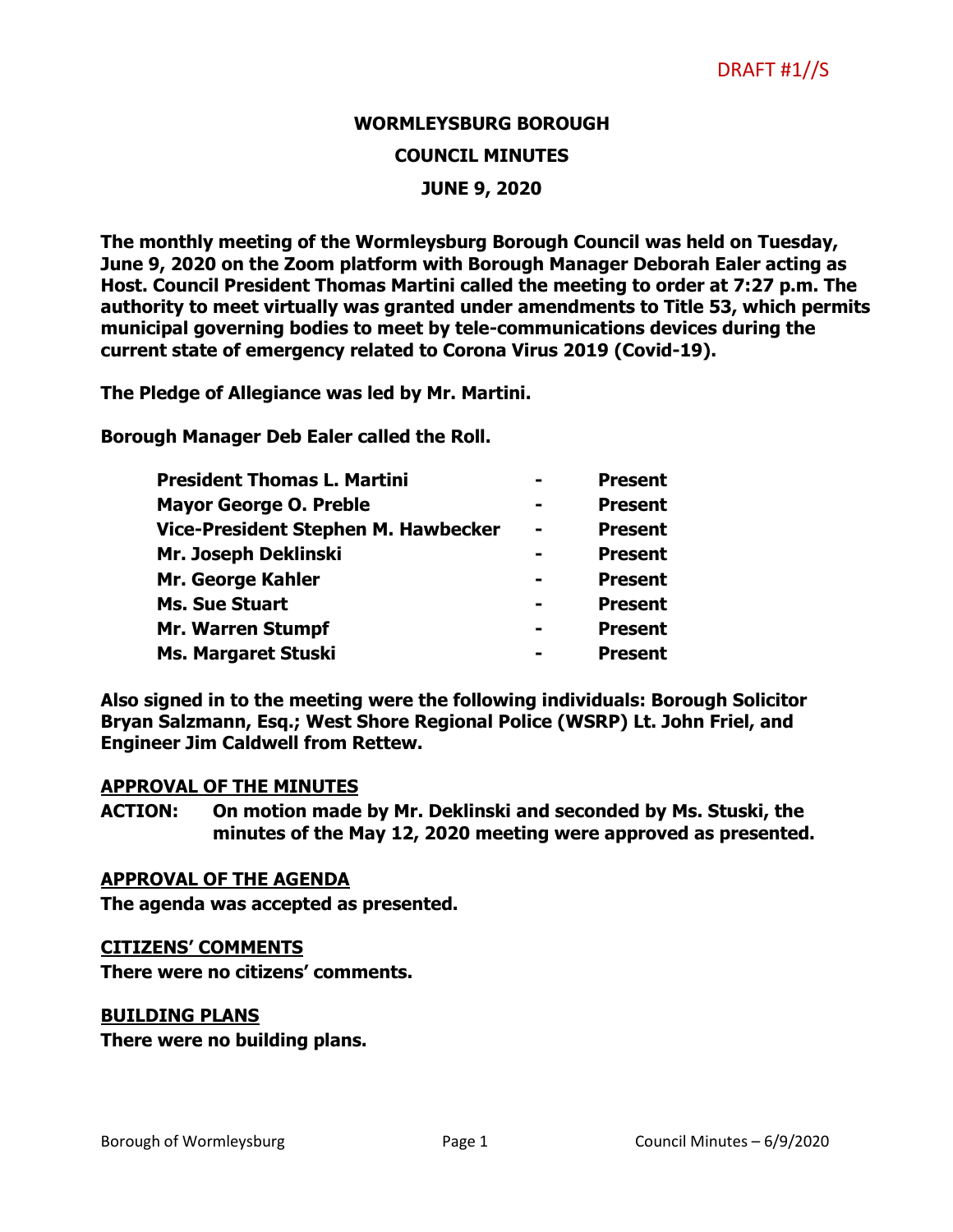## **PUBLIC HEARINGS**

**There were no public hearings.**

## **REPORTS FROM APPOINTED BOROUGH OFFICERS**

#### **Borough Manager/Secretary**

**Council accepted the Borough Manager's monthly report, which was emailed earlier, with no questions. Several members acknowledged the quality of Ms. Ealer's recent reports.**

## **Borough Solicitor**

**Attorney Salzmann reported that the updated Memorandum of Understanding (MOU) for 120-124 South Front Street was out for review. He reported that the new nobuild restrictions include permission to use the lot as a parking lot.** 

**ACTION: On motion made by Mr. Deklinski and seconded by Mr. Stumpf, Council unanimously approved entering into the revised Memorandum of Understanding with Cumberland County Redevelopment Authority with respect to the blighted property at 120-124 South Front Street in Wormleysburg.** 

**Attorney Salzmann noted his appreciation of professional support from Manager Ealer.**

## **Borough Engineer**

**Mr. Deklinski thanked Counsel for his continuing work on the Front Street problem. He noted that the Streets Committee reviewed the four bids received from the RFP from: HRG, Navarro & Wright, Rettew, and Wilson Engineering. The Committee scored them, narrowed selections down to three, and held in-person interviews.** 

**ACTION: On motion made by Mr. Deklinski and seconded by Mr. Stumpf, Council unanimously accepted the Streets Committee's recommendation to hire Rettew Engineering as the new Borough Engineer effective immediately.** 

**Noting that Rettew is also Lemoyne Borough's engineer, there were advance discussions with Rettew staff to assure that firewalls in place to protect both parties. The standardized agreement provided by Council will be used to memorialize the engagement.**

**Jim Caldwell from Rettew thanked Council for the opportunity to serve in that role and noted Rettew is looking forward to a long relationship.**

## **COUNCIL PRESIDENT'S REPORT**

**Mr. Martini had no report.**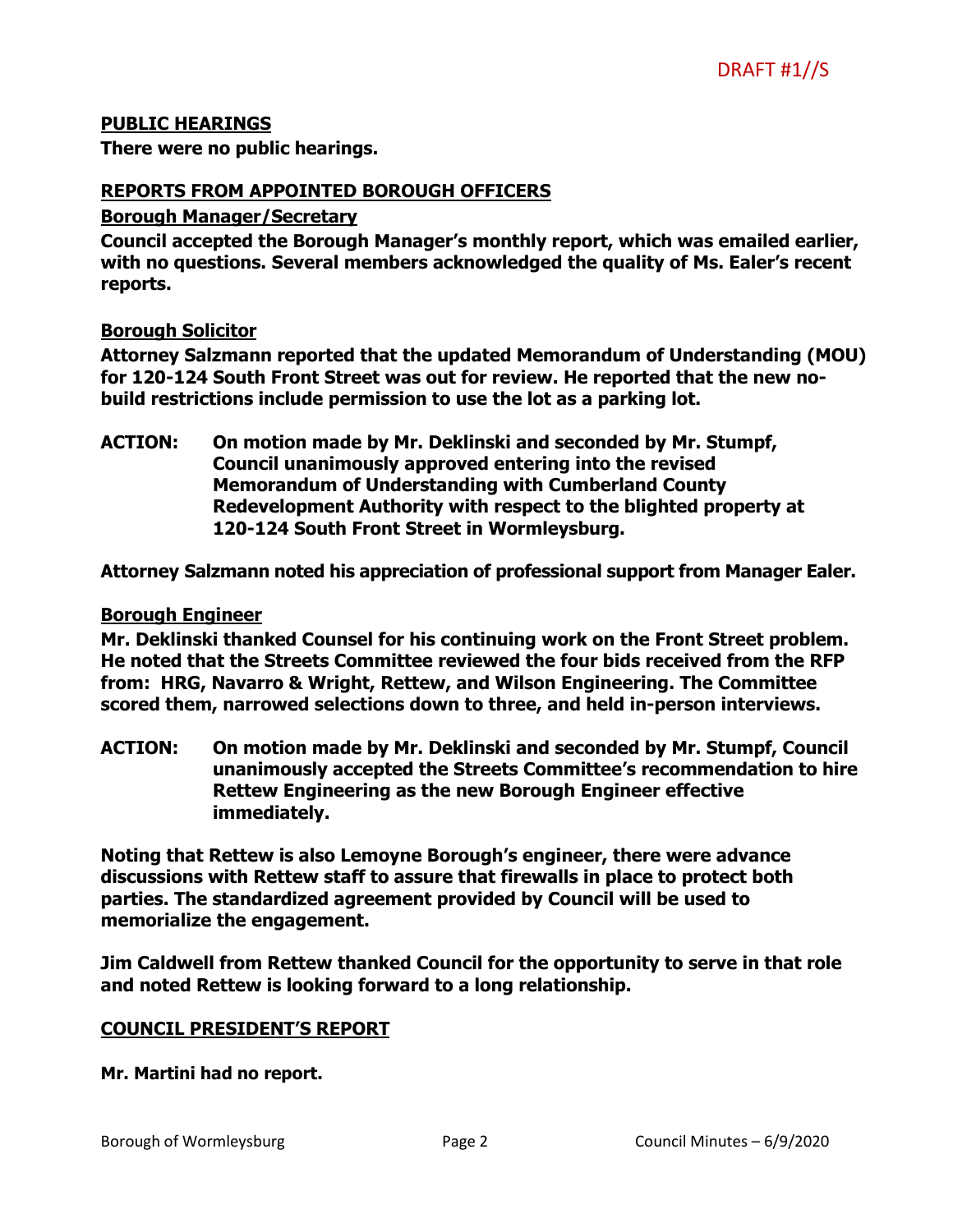#### **MAYOR'S REPORT**

**Mayor Preble reviewed the monthly report from West Shore Regional Police Department (WSRP), which was sent by email. There were no questions. He thanked Chief Hope, Lt. Friel and all the officers for their work to secure the Department's accreditation renewal, which is a significant accomplishment. Only 10% of Pennsylvania police departments are accredited.** 

**Lt. Friel reported that the Department is focused on all aspects of public safety.** 

## **COMMITTEE REPORTS**

#### **Administrative Committee**

**ACTION: On motion made by Mr. Hawbecker and seconded by Ms. Stuski, Council unanimously approved the distribution of funds as follows (as evidenced by the check register dated 5/12 to 6/8/20).**

| <b>Accounts</b>       | <b>Number of Checks</b> | <b>Distribution Summary</b> |
|-----------------------|-------------------------|-----------------------------|
| <b>General Fund</b>   | 41                      | \$317,320.72                |
| <b>Fire Tax Fund</b>  | 3                       | 3,025.09<br>S               |
| <b>Sewer Fund</b>     | 77                      | 71,939.06                   |
| <b>Total Activity</b> |                         | \$393,184.87                |

## **Parks, Public Lands and Recreation Committee, COG**

**Ms. Stuski reported that Parks and Recreation Committee had not met since March. She is waiting for the post-Covid-19 meeting guidelines to schedule a meeting in July. Neither has the Capital Region Council of Governments met, but the Safer grant was submitted.**

**She reported that Good Shepherd Church closed their elementary school, so they will not use the football field this fall. There is another prospect who may rent the field.** 

## **Planning Commission and Streets, Sanitary/Highway Committee**

**Mr. Deklinski reported that the northbound lane of Yverdon Drive will be paved from June 17 to 19, 2020 by EK Services.** 

**Mr. Deklinski recommended that we cancel River Day this year and plan ahead for next year. Several prospective sponsors have indicated concerns about the difficulties of participating post Covid-19. Also, many nonprofits are still offline. It was agreed by consensus that we will officially and sadly cancel River Day 2020.** 

#### **Service/Property Committee**

**Mr. Kahler is meeting with the Borough Manager on Friday to review the trash contract, discuss the cleaning contractors, and review the contract for additional sanitizing services, which includes follow-up training for staff to keep the building**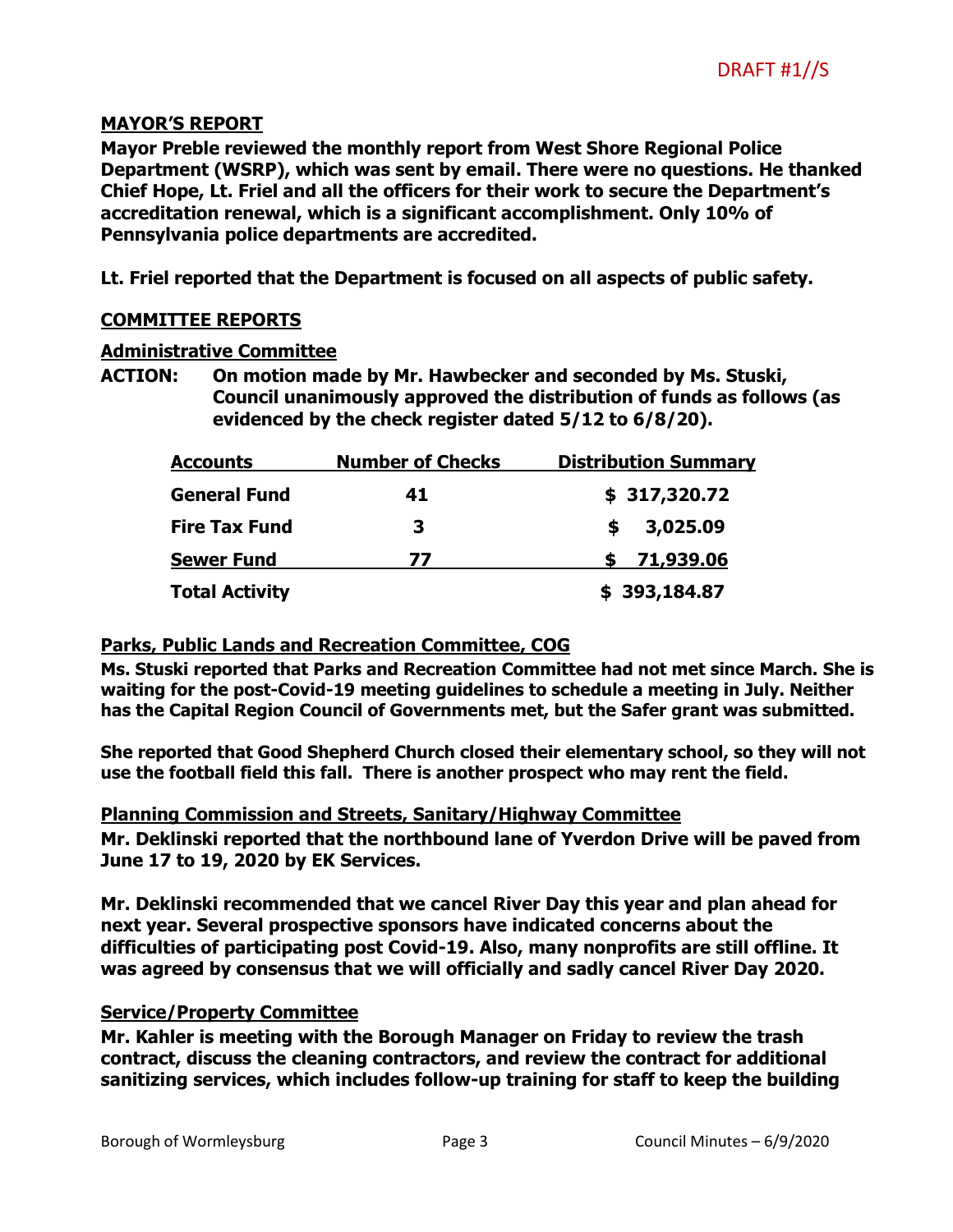**clean and safe. Manager Ealer noted that any funds spent on Covid-19 sanitization can be passed along for reimbursements.**

**MOTION On motion made by Ms. Stuski, seconded by Mr. Deklinski, and unanimously approved, the Borough Manager was directed to undertake an initial cleansing and sanitizing of the building after recent election activities. This is to be a one-time action and expense, not tied to future services prior to receiving recommendations from Mr. Kahler's Committee.** 

**There is continuing concern about using Knisley Hall until we receive final cleaning guidelines and can assess the impact. The Hall will remain closed for now.**

**Codes Enforcement, Zoning, Sidewalks and Shade Trees Committee Ms. Stuart reported there were two minor codes violations, which were handled.** 

**She noted that funding decisions for STMP Grants (for strategic plans) have all been delayed. STMP funds were diverted by the State to cover Covid-19 costs. This may open up in the fall, depending on other factors.** 

## **Public Safety Committee**

**ACTION: On motion made by Mr. Stumpf, seconded by Mr. Deklinski, Council unanimously approved the West Shore Bureau of Fire Major Incident Types and Classification reports for May 2020.** 

**Mr. Stumpf reported that last night's West Shore Bureau of Fire Commissioners' (WSBFC) meeting lasted nearly two hours. Executive Director of the Tri-County Regional Planning Commission (TCRPC) attended the meeting, and agenda focused on the Bureau's input to the Commission's proposal to narrow traffic lanes in the Bottleneck.** 

**The Fire Department officers and line staff raised multiple concerns about the probable increase in response times when apparatus runs between Wormleysburg and Lemoyne, should the plan be implemented. Those present indicated that any increase in response time is unacceptable. The discussion included the traffic light, and several attendees felt it was important to either retime the light or add an adaptive light that reads the electronic sensors that allow apparatus to pass without delay. There was support to renovate the CAT bridge for pedestrians, bicycles and other forms of non-motorized vehicles. Mr. Deklinski reported that WSBFC voted unanimously to write a public comment letter to TCRPC documenting their serious public safety concerns.** 

**Mr. Caldwell indicated that Rettew Engineers would like to comment.**